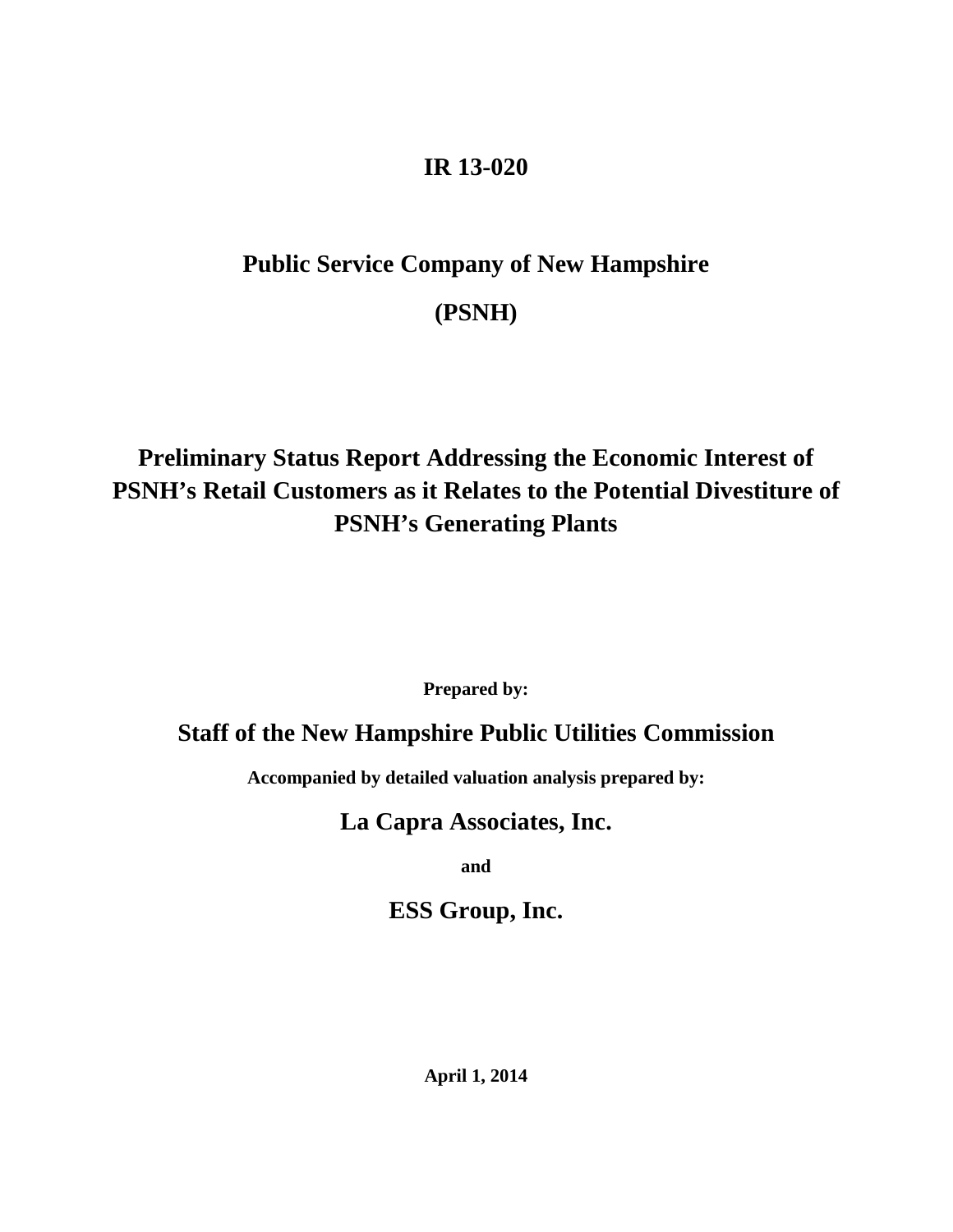This Report is presented by the Staff of the New Hampshire Public Utilities Commission (Commission), as ordered by the Commission in Order No. 25,545 (July 15, 2013). Order No. 25,545 was issued in the context of the Commission's Investigation, docketed in Docket No. IR 13-020, into the market conditions affecting Public Service Company of New Hampshire (PSNH) and its Default Service customers and the impact of PSNH's ownership of generation on the competitive electric market. La Capra Associates of Boston, Massachusetts, and ESS Group, Inc., of Waltham, Massachusetts were retained by Commission Staff to provide independent analysis of the value of PSNH's generating assets. Reports detailing their work and conclusions are included with this Staff report and are listed below:

- La Capra's "PSNH Generation Asset and PPA Valuation Report"; and
- ESS's "Public Service of New Hampshire Generation Asset Environmental Review" report

Using the results of the consultants' analysis, Staff presents this preliminary status report addressing the issue of "whether it is now in the economic interest of PSNH's retail customers for the company to complete restructuring and divest its interest in its generating plants." Further impetus for the creation of this Report was provided by the correspondence from the New Hampshire General Court's Electric Utility Restructuring Oversight Committee Members (Oversight Committee), dated October 16, 2013, the initial response from the Commission's Chairman, Amy L. Ignatius, dated October 25, 2013, and the subsequent response from Representative David A. Borden, Chairman of the Legislative Oversight Committee on Electric Utility Restructuring, dated November 1, 2013. Interested parties may review these informative documents, Order No. 25,545, and the written comments of various persons and entities, including PSNH, at the Commission's public website, at

[http://www.puc.nh.gov/Regulatory/Docketbk/2013/13-020.html.](http://www.puc.nh.gov/Regulatory/Docketbk/2013/13-020.html)

In its correspondence, the Oversight Committee specifically requested that the Commission conduct the necessary analysis "to determine whether it is now in the economic interest of PSNH's retail customers for the company to complete restructuring and divest its interest in its generation plants." The Chairman of the Oversight Committee clarified the expectations by requesting "…a preliminary status report of your investigation by April 1, 2014, or earlier if feasible, that would include at a minimum the Commission's staff position on this issue, the associated analysis of any independent consultants, and any recommendations for legislation that may be needed to move the process forward."

The phrase "economic interest of PSNH's retail customers" and its connection to the divestiture of PSNH's generating units originate from RSA 369-B:3-a which reads as follows:

**369-B:3-a Divestiture of PSNH Generation Assets. –** The sale of PSNH fossil and hydro generation assets shall not take place before April 30, 2006. Notwithstanding RSA 374:30, subsequent to April 30, 2006, *PSNH may divest its generation assets if the commission finds that it is in the economic interest of retail customers of PSNH to do so, and provides for the cost recovery of such divestiture.* Prior to any divestiture of its generation assets, PSNH may modify or retire such generation assets if the commission finds that it is in the public interest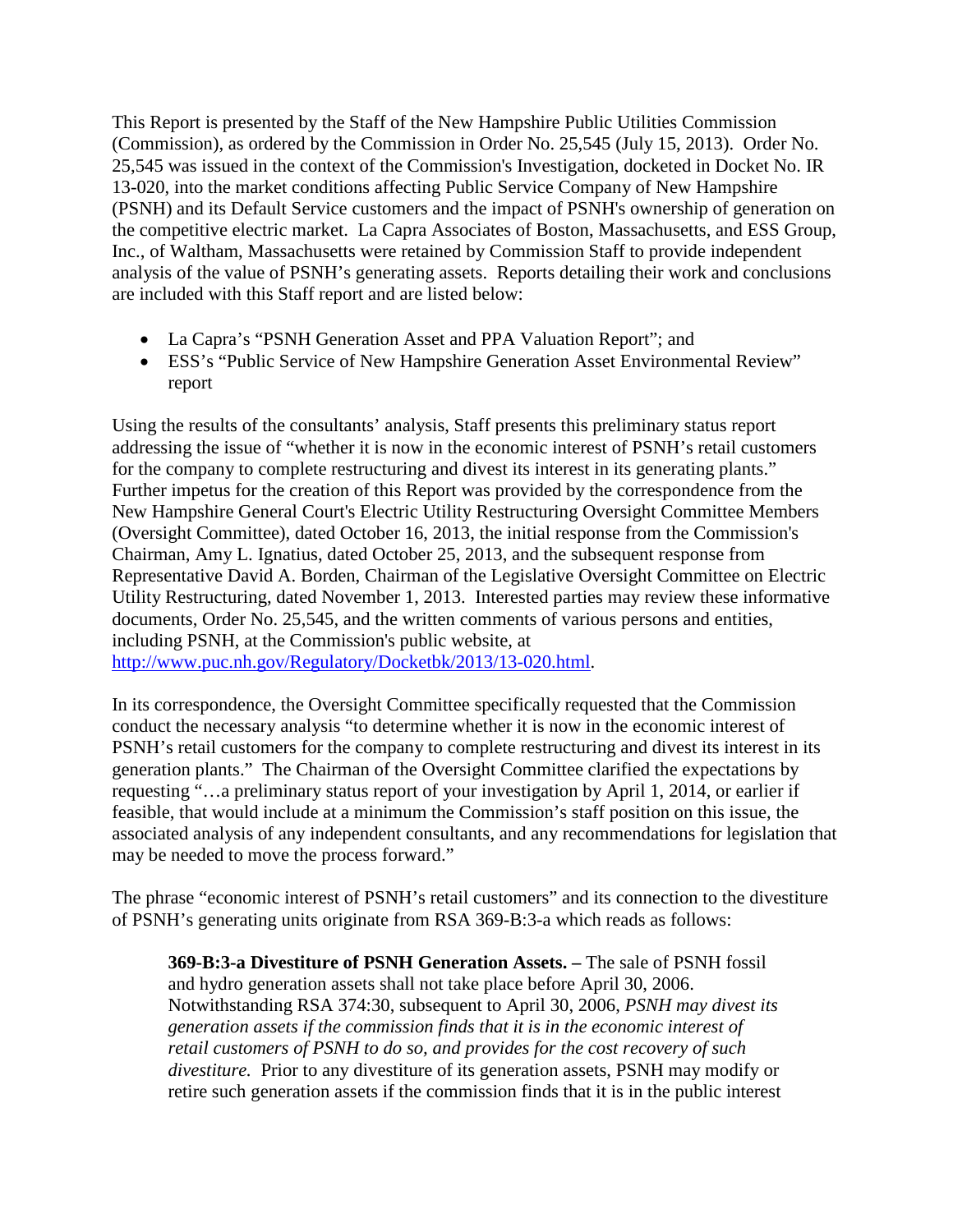of retail customers of PSNH to do so, and provides for the cost recovery of such modification or retirement (emphasis added).

In many ways, our analysis and results mirror what was presented in our June 7, 2013 *Report on Investigation into Market Conditions, Default Service Rate, Generation Ownership, and Impacts on the Competitive Electricity Market* (available at [http://www.puc.nh.gov/Electric/IR%2013-](http://www.puc.nh.gov/Electric/IR%2013-020%20PSNH%20Report%20-%20Final.pdf) [020%20PSNH%20Report%20-%20Final.pdf\)](http://www.puc.nh.gov/Electric/IR%2013-020%20PSNH%20Report%20-%20Final.pdf). In that report, we examined the existing market conditions and put forth for consideration different options with respect to PSNH and its generating fleet. In the report we provide today, we specifically address the question of whether it is currently in the economic interest of PSNH's retail customers for PSNH to divest its generation assets. While there have been developments in the fuel and energy markets since the issuance of Staff's June 2013 report—and there continue to be developments—it is important to not view the issues only based on current events. Rather, in examining the economic interest of PSNH's retail customers, especially as it relates to the future of the long-lived generation assets, a forward-looking view of potential and likely developments impacting the fuel and energy markets is necessary to appropriately examine the issues. This is the approach taken by Staff and its consultants.

The Commission Staff's June 7, 2013 Report in Docket No. IR 13-020 also provides additional background information regarding the circumstances leading to the development of this Report. The Commission Staff acknowledges the trust that the Commission and the General Court have placed in Staff's ability to engage in a fair, robust analysis of PSNH's generation assets, and also thanks PSNH for its cooperation during this effort. It is Commission Staff's hope that the State of New Hampshire will gain valuable decisional information from this Report.

Considering the wide range of factors that can influence fuel and energy markets and, ultimately, the retail electricity rates charged to customers, it is important to understand what is covered by this Report and what is not. This Report focuses on the potential rate impacts to PSNH's retail customers in the event of divestiture of PSNH's generation assets versus no divestiture. If the plants are divested, any new owner could choose to operate some of them, all of them, or retire some of them. This Report does not address any potential actions that could take place postdivestiture. This Report also does not address retention or sale of the plants for reasons of fuel diversity or regional system reliability as those are issues within the purview of the regional system operator, ISO-New England. Finally, as the Oversight Committee requested our analysis of the economic interest as it relates to potential divestiture of PSNH's generation fleet, we did not examine the potential economic impacts of the retirement of one or more of the generating units.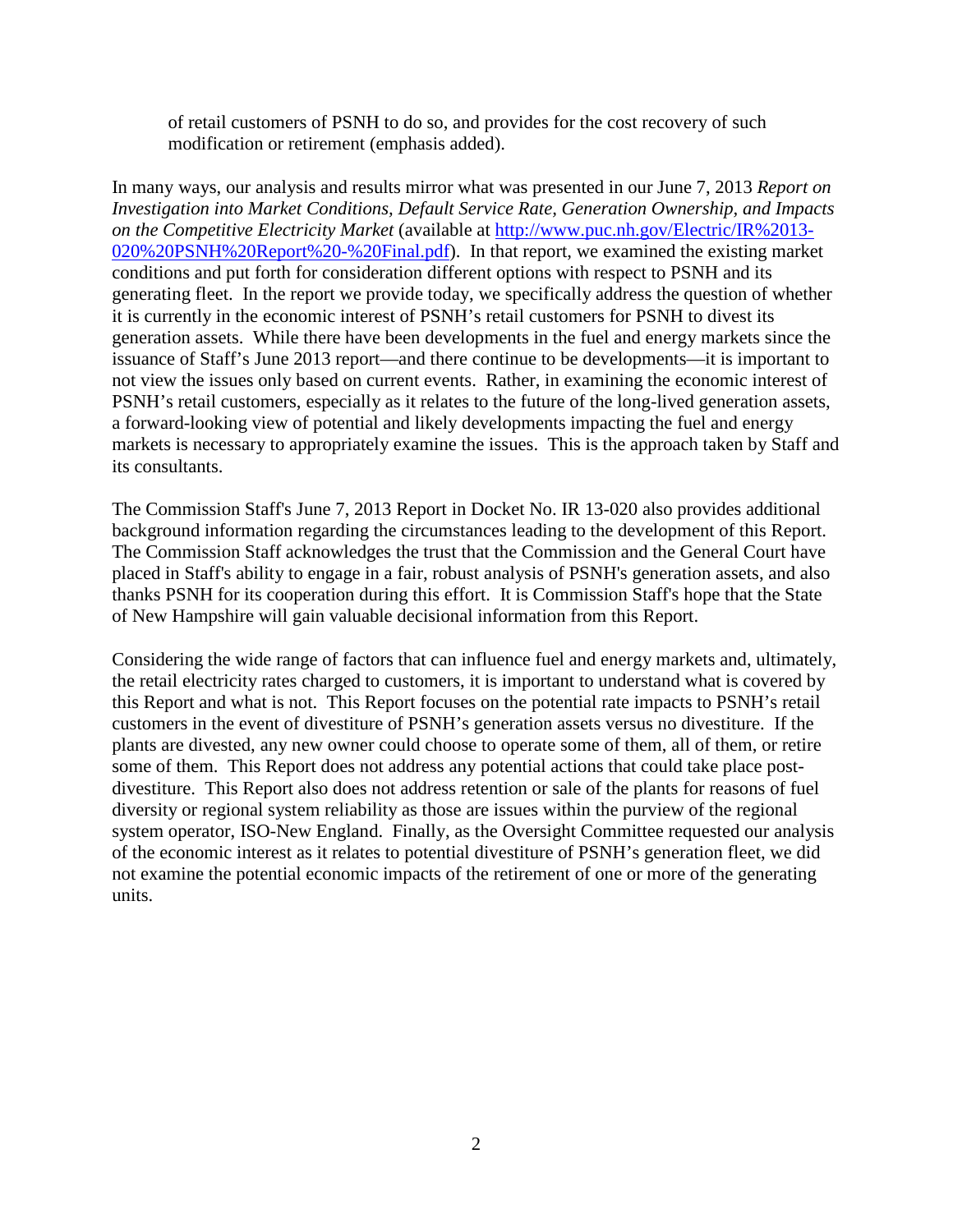## **Analysis**

As explained by La Capra, in assessing the value of PSNH's generating assets it explored a variety of scenarios involving potential changes in fuel costs, carbon regulations, transmission development and generating plant retirements. Details regarding those scenarios are contained in La Capra's Generation Asset and PPA Valuation Report.

As part of our analysis, we used La Capra's locational marginal price (LMP) and capacity price forecasts (including alternative scenarios) to develop a projection of retail default service prices going forward.<sup>[1](#page-0-0)</sup> The results are shown in the chart below.



These forecasted rate paths present what retail default energy service prices to PSNH's customers might be (under various scenarios) if PSNH were to serve its default service load through the use of competitive solicitations as Unitil Energy Systems (UES) and Granite State Electric Service (GSEC) currently do. From 2010 through 2013, PSNH's ES rate has varied from the average default service price that UES and GSEC charged to residential customers by anywhere from approximately 0.5 cents per kilowatt-hour (kWh) to approximately 2.0 cents per kWh. As of January 1, 2014, the average residential default service price of UES (9.556 cents per kWh) and GSEC (8.889 cents per kWh) was essentially equal to PSNH's ES rate of 9.23 cents per kWh. Comparisons between the default service rates of the three utilities can be affected by factors such as the respective timing of the solicitation for UES and GSEC versus the timing of PSNH preparing its rate calculations, so while the rates are not perfectly comparative at any point in time, it is instructive to view the comparisons over time.

<span id="page-3-0"></span><sup>&</sup>lt;sup>1</sup> Assumptions used in preparing the retail forecast are a load factor of 54%; ancillary and other charges at 6% of the Locational Marginal Price; distribution line losses of 6%; and risk/profit factor of 5%.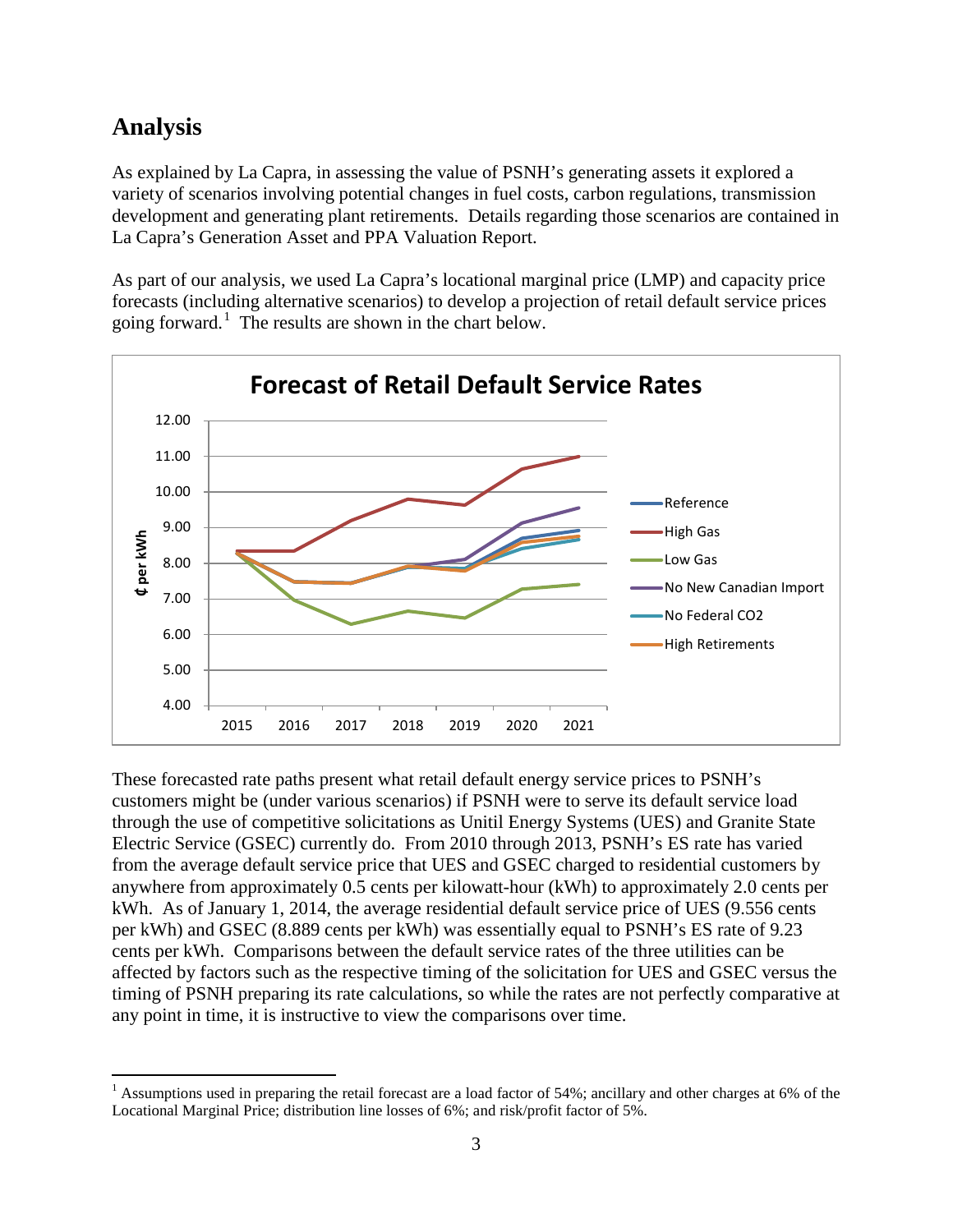As a further point of comparison between PSNH's ES rate and market prices, a review was performed on March 27, 2014 of competitive retail offerings by competitive electric power suppliers (CEPS) registered to serve customers in New Hampshire. The CEPS offer a variety of pricing alternatives that include fixed or variable pricing, differing durations of fixed prices, and products promoted as being from renewable sources. PSNH's ES rate is initially set for an annual period but subject to an adjustment mid-year, so it is effectively fixed for a six-month period. As of March 27, 2014, supply options from the CEPS with fixed pricing for less than a twelve-month period were between 0.24 cents per kWh and 1.33 cents per kWh lower than PSNH's current ES rate of 9.23 cents per kWh. Again, these offerings are by no means perfect comparisons with PSNH's ES rate, $<sup>2</sup>$  $<sup>2</sup>$  $<sup>2</sup>$  but they are mentioned for informational purposes.</sup>

Since mid-April 2012, PSNH's ES rate includes a temporary adder of 0.98 cents per kWh for cost recovery associated with a wet flue gas desulfurization scrubber (Scrubber) installed at its Merrimack Station generating plant at a cost of approximately \$420 million. Final cost recovery associated with the Scrubber is the subject of an ongoing proceeding at the Commission, DE 11- 250 (see: [http://www.puc.nh.gov/Regulatory/Docketbk/2011/11-250.html\)](http://www.puc.nh.gov/Regulatory/Docketbk/2011/11-250.html), so the final rate impacts associated with that project are unknown at this time. However, using the forecasted retail default service rates from the chart above, it is informative to use the comparison of PSNH's ES rate to the default service rates of UES and GSEC along with some ranges of recovery for the Scrubber project and add some more lines to the chart as shown below:



<span id="page-4-0"></span><sup>&</sup>lt;sup>2</sup> For example, a CEPS may have underlying contracts with power producers for certain amounts of power over certain periods of time. It could also view PSNH's ES rate as a "price to beat" and price its offering slightly below PSNH's ES rate and try to maximize its profit margin. Pricing strategies differ among suppliers and among competitive offerings.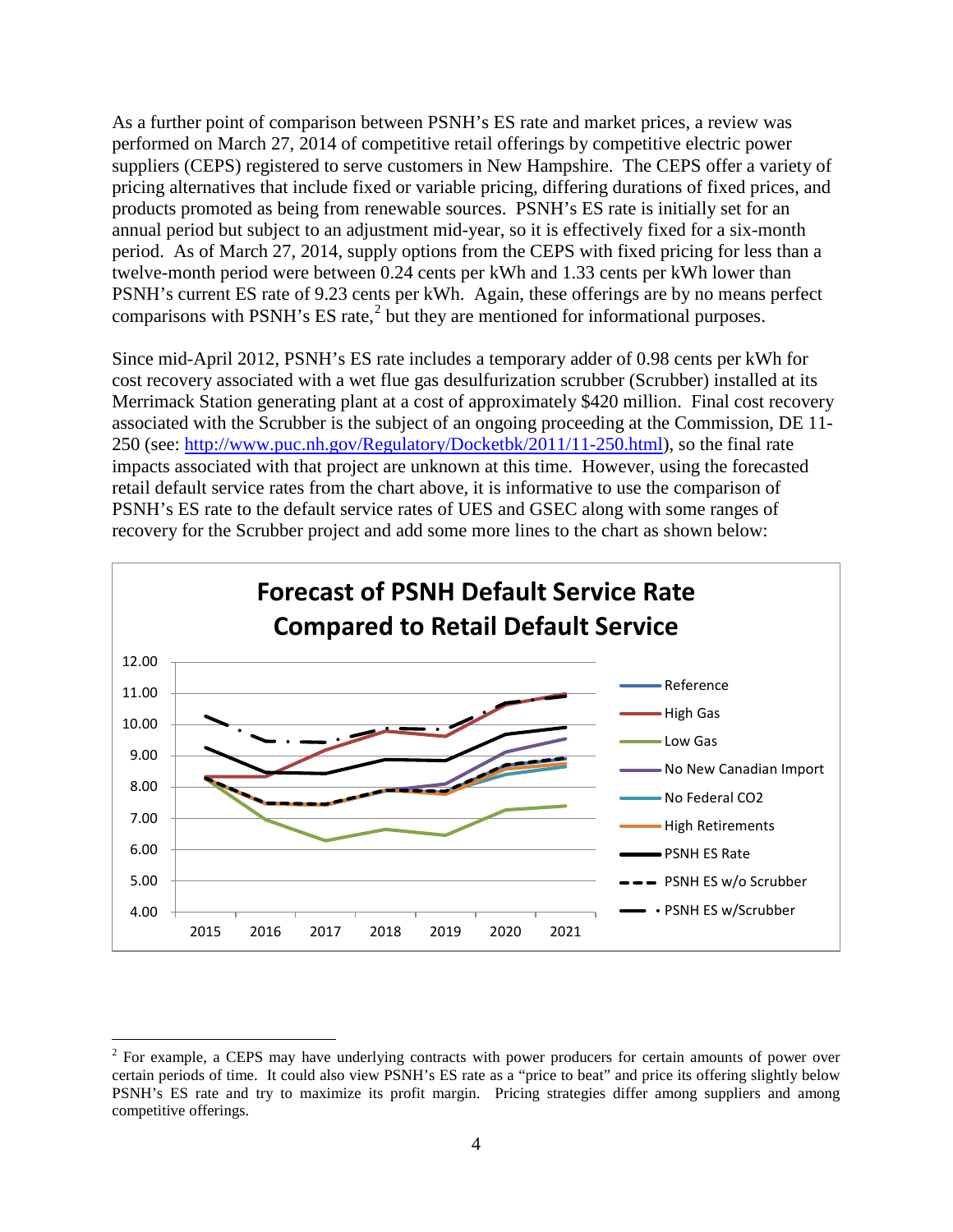In preparing the above chart, the following assumptions and parameters were used:

- PSNH's ES rate has averaged approximately 1.0 cent per kWh higher than the default service rates of UES and GSEC over the last few years;<sup>[3](#page-4-0)</sup>
- For the low end of Scrubber cost recovery, for simplicity purposes it was assumed that PSNH is allowed no cost recovery.<sup>[4](#page-5-0)</sup> With zero cost recovery, the 0.98 cents per kWh temporary adder would cease; and
- At full Scrubber cost recovery, it was assumed that the overall rate impact would be approximately 2 cents per kWh for a period of years.<sup>[5](#page-5-1)</sup>

The "PSNH ES Rate" line projects PSNH's ES rate at 1.0 cents per kWh above the reference case and is assumed to include the Scrubber temporary rate adder. The "PSNH ES w/o Scrubber" line uses rates 0.98 cents per kWh below the rates for the "PSNH ES Rate" to remove the temporary rate adder, and the "PSNH ES w/Scrubber" line adds an additional 1.0 cent per kWh to the "PSNH ES Rate" line to reflect the total Scrubber recovery at approximately 2.0 cents per kWh.

Looking at the chart, it is apparent that except for a scenario in which PSNH is not allowed any cost recovery associated with the Scrubber project, its ES rate can be expected on an average annual basis to exceed prevailing market prices. There are times, however, such as happened during the winter periods of  $2012 - 2013$  and  $2013 - 2014$ , when PSNH's ES rate may be below prevailing market prices, but those periods are expected to be more the exception than the rule. As shown in La Capra's analyses, given current expectations in the fuel and energy markets, it does not appear likely that the situation will reverse itself in the foreseeable future. Given that, the question arises: What should happen with PSNH's generating plants?

To address that question, La Capra performed an extensive analysis of the value of PSNH's generation portfolio, including existing power purchase agreements (PPAs) with the Lempster Wind facility in Lempster, New Hampshire and the Burgess BioPower facility in Berlin, New Hampshire. Through its analysis, which used a variety of methodologies and examined several scenarios, La Capra determined the following values for PSNH's generating units and the PPAs:

<span id="page-5-2"></span><sup>&</sup>lt;sup>3</sup> The average 1.0 cent per kWh differential takes into account period both before and after the existence of the 0.98 cents per kWh Scrubber temporary cost recovery adder. For purposes of this analysis, the UES and GSEC default service rates are assumed to equal prices in the reference case.

<span id="page-5-0"></span><sup>&</sup>lt;sup>4</sup> In DE 11-250, the lowest cost recovery position put forward by a party was \$10 million, approximately 2% of the total project costs.

<span id="page-5-1"></span> $<sup>5</sup>$  This is consistent with the position taken in Staff's testimony in DE 11-250. Staff uses that position for illustrative</sup> purposes in this Report.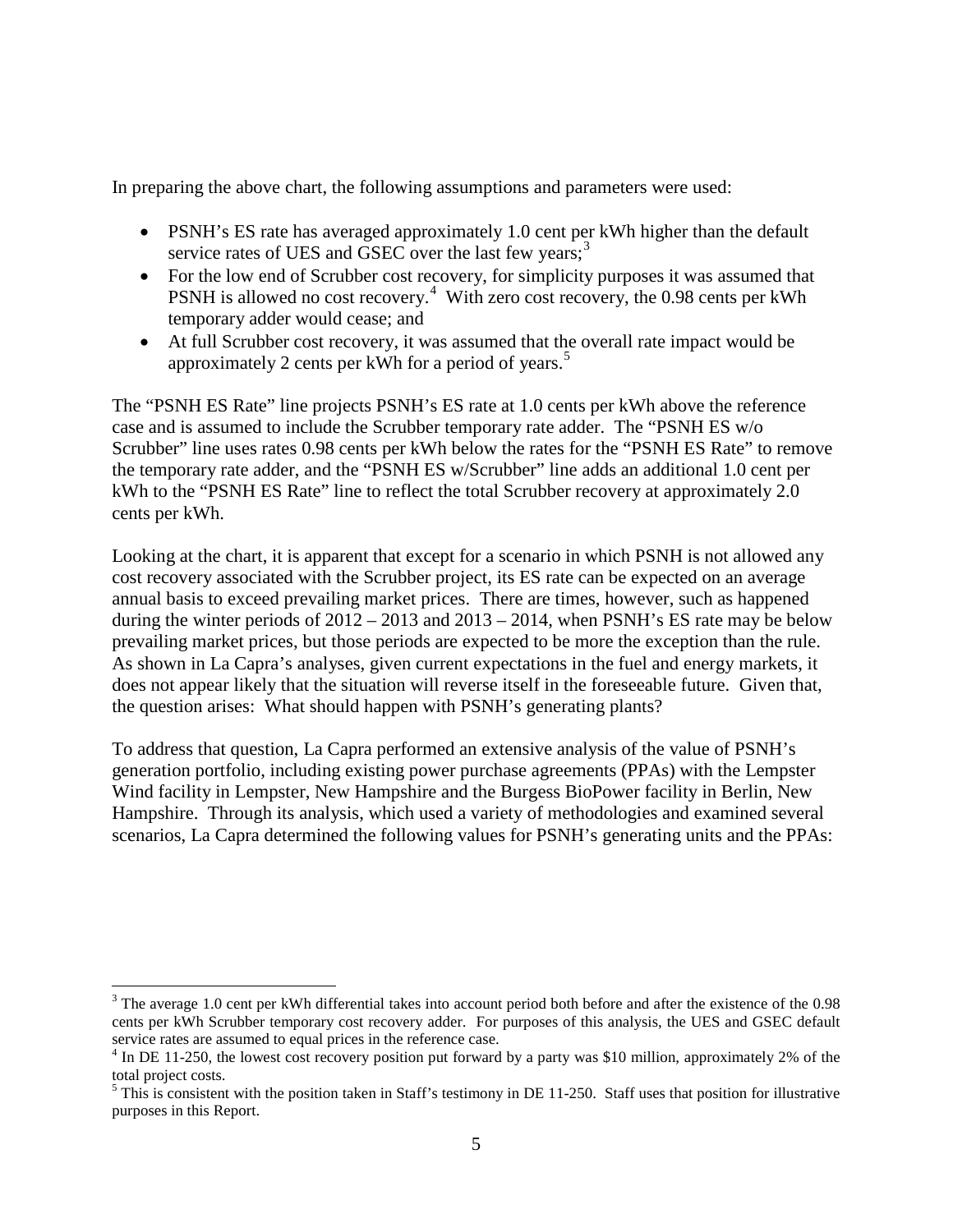| <b>Generating Units:</b>                    |                     |
|---------------------------------------------|---------------------|
| Reconciled Value                            | \$225,000,000       |
| <b>Upper Value</b>                          | \$410,500,000       |
| Lower Value                                 | \$171,600,000       |
| <b>Power Purchase Agreements</b>            |                     |
| Mark-to-Market Final Valuation <sup>6</sup> | $($ \$ 120,000,000) |

| Mark-to-Market Final Valuation <sup>6</sup> | (\$120,000,000) |
|---------------------------------------------|-----------------|
| High Value (High RECs)                      | (\$17,500,000)  |
| Low Value (Low RECs)                        | (\$191,400,000) |

As stated earlier, we were asked by the Committee "…to determine whether it is now in the economic interest of PSNH's retail customers for the company to complete restructuring and divest its interest in its generation plants." Using the values of PSNH's plants listed above and comparing those amounts to the net book values of the plants, one is able to determine whether any potential sale would generate sufficient sales revenue to allow PSNH to fully recover the remaining book value of the plants. As of December 31, 2013, the net book value of PSNH's generating plants was approximately  $$660,200,000,7$  $$660,200,000,7$  so as shown by the range of values listed above, all scenarios explored by La Capra resulted in expected values that are below the existing net book value of the plants. As explained by La Capra, the PPAs are not physical assets, so their value was calculated by comparing the estimated stream of future payments over the life of the agreements to the projected market replacement value. Comparing the existing net book value and ranges of sales values above results in the following:<sup>[8](#page-6-1)</sup>

|                                          | Reconciled Value |                | <b>Upper Value</b> |                    | Lower Value |               |
|------------------------------------------|------------------|----------------|--------------------|--------------------|-------------|---------------|
| <b>Plant Market Values</b>               | \$               | 225,000,000    | S                  | 410,500,000        |             | 171,600,000   |
| <b>Plant Net Book Values</b>             | \$               | 660,200,000    |                    | 660,200,000        |             | 660,200,000   |
|                                          |                  |                |                    |                    |             |               |
| <b>Stranded Costs - Plants Only</b>      | S                | (435,200,000)  | <sup>\$</sup>      | $(249,700,000)$ \$ |             | (488,600,000) |
|                                          |                  |                |                    |                    |             |               |
| <b>PPA</b> Values                        |                  | (120,000,000)  | <sup>\$</sup>      | $(120,000,000)$ \$ |             | (120,000,000) |
|                                          |                  |                |                    |                    |             |               |
| Stranded Costs - Plants + PPAs $\mid$ \$ |                  | (555.200.000)] |                    | (369,700,000)      |             | (608,600,000) |

 <sup>6</sup> Under the mark-to-market final valuation, the Lempster PPA was estimated to have a positive value of \$5 million and the Burgess BioPower PPA a negative value of \$125 million over the remaining lives of the respective agreements.

<span id="page-6-2"></span><span id="page-6-0"></span> $\frac{7}{7}$  The net book value of PSNH's plant as of December 31, 2013 includes the full value of the Scrubber. If in DE 11-250 the Commission adjusts the amount of Scrubber costs PSNH is allowed to recover, the analysis would need to change accordingly as the amount of potential stranded costs would also change.<br><sup>8</sup> For purposes of the rate analysis that follows and to avoid presenting numerous scenarios, the PPA valuation was

<span id="page-6-1"></span>kept constant at the mark-to-market final valuation of (\$120,000,000).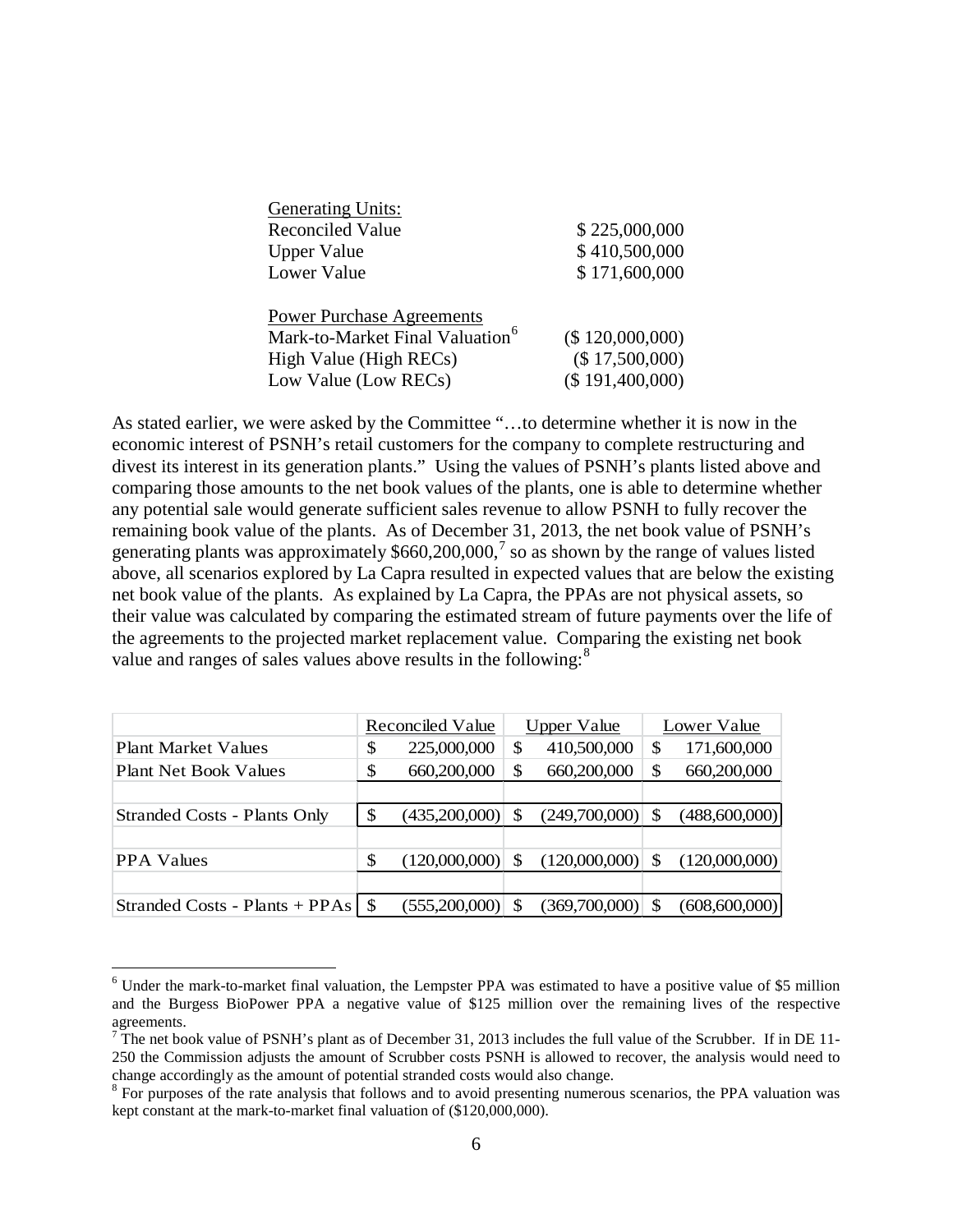As shown, significant stranded costs<sup>[9](#page-6-2)</sup> would exist under any of the plant sales scenarios, numbers that would increase if the PPAs were also sold. If the generating plants are sold and the PPAs are not sold, theoretically PSNH could use the PPAs to serve a portion of its default service load and obtain the remainder of its supply needs via competitive solicitations. Such a scenario, however, would not result in PSNH "complet [ing] restructuring" and some of today's existing questions related to the half-in/half-out restructuring status of PSNH would remain.

The next step in the analysis is to compare the rate impact of such levels of stranded costs with the rate impact of not selling the plants and PPAs. However, when examining the "economic interest of PSNH's retail customers," one must be mindful that while all PSNH customers can be considered those customers connected to PSNH's electrical system, there are essentially two subgroups of customers: a) those who receive default supply service under PSNH's Rate ES and b) those who either received supply service from competitive suppliers or self-supply from their own generation source. The economic impacts of a PSNH generating fleet sales scenario will vary greatly between the two subgroups for reasons that will be explained below. This is a much different paradigm than existed at the time of passage of RSA 369-B:3-a in 2003. At that time there was virtually no customer migration and, therefore, the two subgroups described above did not exist. Eleven years later, the landscape has changed and evaluating the economic interest of all of PSNH's retail customers involves evaluating different paths.

Currently, all costs associated with PSNH's ownership and operation of its generating plants are recovered through its Rate ES default service charge, a rate that is only assessed to and paid by default service customers of PSNH. As of December 31, 2013, while approximately 75% of PSNH's 500,000 customers remained default service customers of PSNH (ES Customers), those customers accounted for only approximately 46% of PSNH's total retail load. The remaining 25% of PSNH's customers, and 54% of retail load, were either receiving service from competitive options or self-supplying (Non-ES Customers).

What follows is an analysis of recovering the stranded costs from PSNH's customers using a range of options including:

- Sale of the generating plants and PPAs;
- Sale of the generating plants only;
- Recovery from all PSNH customers (ES Customers and Non-ES customers) through a non-bypassable charge;
- Recovery only from ES Customers through the Rate ES default service charge; and
- Recovery through the use of securitized bonds at interest rates of 2%, 4% and 6%.

The results of the analysis involving stranded cost recovery from all PSNH customers are shown in the following table:

<span id="page-7-0"></span><sup>&</sup>lt;sup>9</sup> "Stranded costs" can generally be defined as uneconomic assets or investments that an electric utility would reasonably expect to recover under the regulatory structure that existed prior to electric industry restructuring, but would not be recovered under the restructured industry regulatory structure without the provision of a specific recovery mechanism. *See* RSA 374-F:2.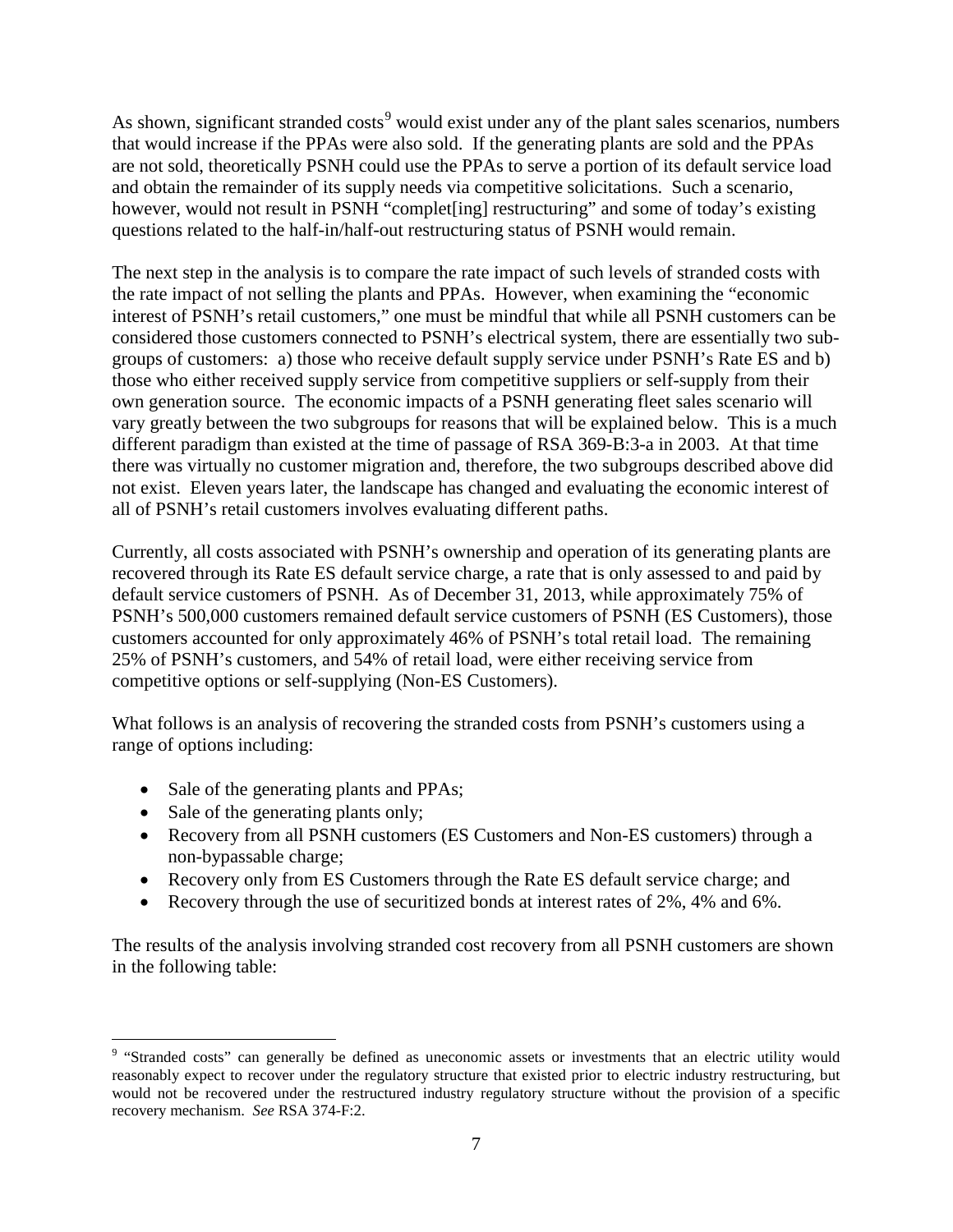|                         |                      | <b>Stranded Costs to All Customers</b> |           |           |  |
|-------------------------|----------------------|----------------------------------------|-----------|-----------|--|
|                         |                      |                                        |           |           |  |
| Divestiture of:         | <b>Stranded Cost</b> | Average Rate Impact (per kWh)          |           |           |  |
| <b>Plants Only</b>      | Amount               | 2%                                     | 4%        | 6%        |  |
| <b>Reconciled Value</b> | 435,200,000<br>S     | \$0.00419                              | \$0.00474 | \$0.00529 |  |
| Lower Value             | \$<br>488,600,000    | \$0.00471                              | \$0.00532 | \$0.00593 |  |
| <b>Upper Value</b>      | 258,700,000<br>S     | \$0.00249                              | \$0.00282 | \$0.00314 |  |
|                         |                      |                                        |           |           |  |
|                         |                      | Average Rate Impact (per kWh)          |           |           |  |
| <b>Plants + PPAs</b>    |                      | 2%                                     | 4%        | 6%        |  |
| <b>Reconciled Value</b> | 555,200,000<br>S     | \$0.00535                              | \$0.00604 | \$0.00697 |  |
| Lower Value             | Ś<br>608,600,000     | \$0.00586                              | \$0.00663 | \$0.00739 |  |
| Upper Value             | 378,700,000<br>\$    | \$0.00365                              | \$0.00412 | \$0.00460 |  |

Securitization was an issue discussed in Staff's June 2013 report and it requires the use of dedicated revenue sources to pay the bonds in exchange for lower interest rates. Securitization was previously used by PSNH to recover stranded costs as a result of enabling legislation (see RSA 369-B) and the Restructuring Settlement Agreement reached in DE 99-099.<sup>10</sup> In that case, a certain portion (Part 1) of PSNH's stranded cost recovery charge was dedicated solely for repayment of the securitized bonds. If stranded costs are charged to all PSNH customers through a non-bypassable charge, the likelihood of PSNH being able to obtain securitized bonds is much higher than if the stranded costs of the generating assets were only charged to ES Customers. Due to the ability of ES Customers to migrate to competitive supply options and, therefore, avoid paying such stranded costs, it is doubtful that PSNH would be able to obtain securitized bonds in that instance. However, given that, and for purposes of illustration, the table below shows the rate impact to ES Customers if the stranded costs were recovered solely from them as part of the ES rate:

|                         |                      | Stranded Costs to ES Customers Only |           |           |  |
|-------------------------|----------------------|-------------------------------------|-----------|-----------|--|
|                         |                      |                                     |           |           |  |
| Divestiture of:         | <b>Stranded Cost</b> | Average Rate Impact (per kWh)       |           |           |  |
| <b>Plants Only</b>      | Amount               | 2%                                  | 4%        | 6%        |  |
| <b>Reconciled Value</b> | 435,200,000<br>\$    | \$0.00902                           | \$0.01019 | \$0.01137 |  |
| Lower Value             | 488,600,000          | \$0.01012                           | \$0.01144 | \$0.01277 |  |
| <b>Upper Value</b>      | 258,700,000<br>\$    | \$0.00536                           | \$0.00606 | \$0.00676 |  |
|                         |                      |                                     |           |           |  |
|                         |                      | Average Rate Impact (per kWh)       |           |           |  |
| <b>Plants + PPAs</b>    |                      | 2%                                  | 4%        | 6%        |  |
| <b>Reconciled Value</b> | 555,200,000<br>\$    | \$0.01150                           | \$0.01300 | \$0.01451 |  |
| Lower Value             | 608,600,000<br>\$    | \$0.01261                           | \$0.01426 | \$0.01590 |  |
| <b>Upper Value</b>      | 378,700,000<br>S     | \$0.00785                           | \$0.00887 | \$0.00989 |  |

<span id="page-8-0"></span> $10$  The total amount securitized at that time was \$525 million.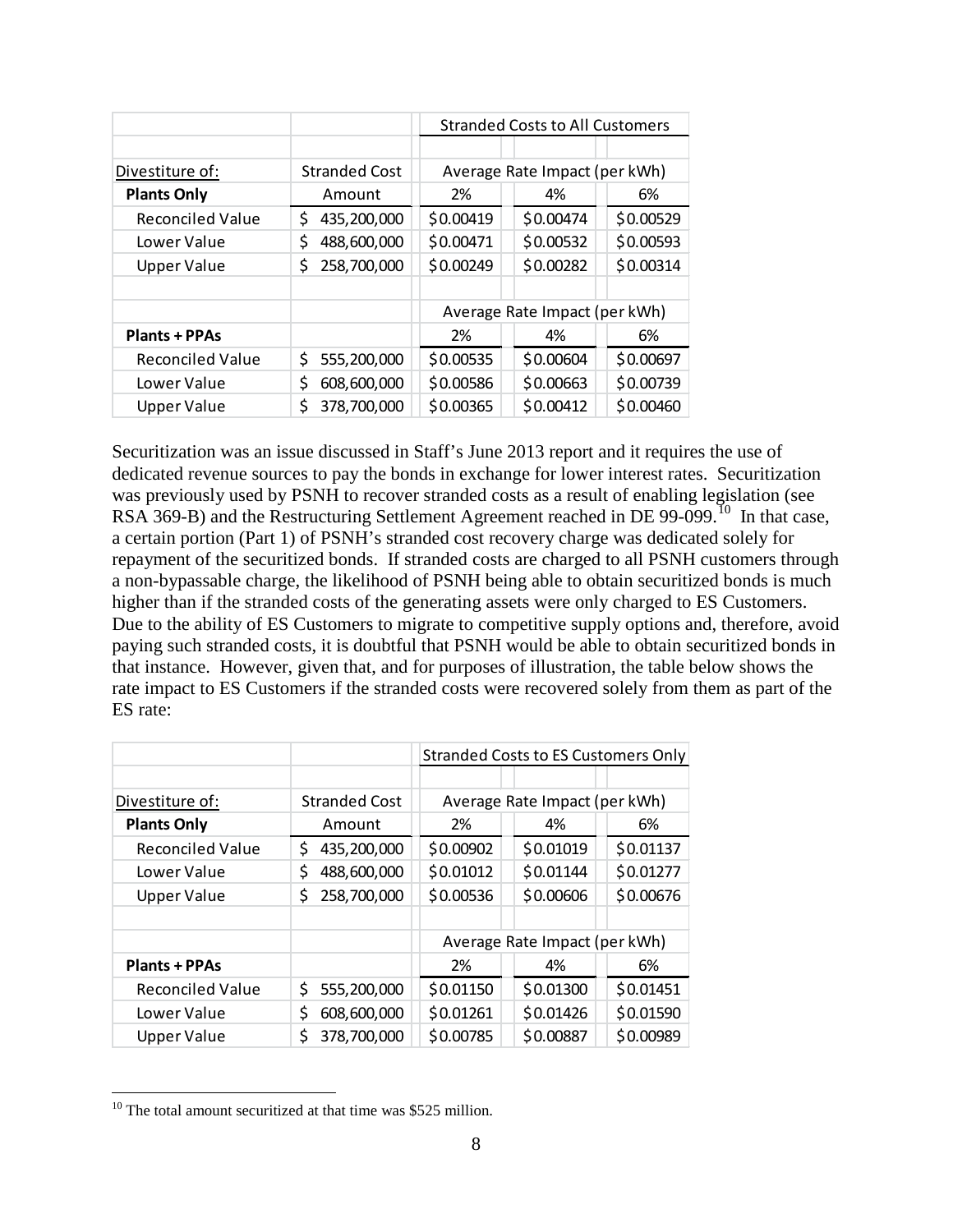In such a scenario, it is likely that the migration of ES Customers to competitive supply options would increase, which would continue to shrink the kilowatt-hour sales over which PSNH could recover the stranded costs, thereby putting further upward pressure on the ES rate.<sup>[11](#page-8-0)</sup> To be clear, Staff would not recommend such an approach. The analysis was presented to provide a more complete understanding of the rate impacts under available options.

From the two preceding tables and the earlier discussion of default service rates, the following conclusions can be drawn:

- If the plants are sold, regardless of whether the PPAs are also sold, and stranded costs are charged to all PSNH customers:
	- o ES Customers would see a net economic rate benefit; i.e., the expected marketbased default service rate plus the new stranded cost charge would be lower than the PSNH default service charge going forward.
	- o Non-ES Customers would experience a rate increase as that group of customers is not currently paying any costs associated with PSNH's generation ownership.
- If the plants are sold, regardless of whether the PPAs are also sold, and stranded costs are charged to only PSNH ES Customers:
	- o ES Customers would initially experience a slight net rate decrease or no net change, but going into the future the rate impact would depend highly on the future levels of customer migration.
	- o Non-ES Customers would not experience any rate impacts, and the gap between their overall electric rate and that of ES Customers would grow.

## **Conclusions and Recommendations**

The valuation analysis conducted by La Capra with input from ESS, based primarily on a discounted cash flow model, is a detailed and objective assessment of PSNH's generating assets and the Burgess BioPower and Lempster Wind PPAs. It is based on current data and information, most of which was provided by PSNH, as well as forecasts of the operations of the plants using expected plant costs and operational characteristics in the context of the ISO-NE market over a 15-year period for the thermal generating units and up to 40 years of operation for the hydroelectric generating assets. The purpose of the DCF analysis and use of comparable sales is to provide estimates of what a hypothetical third party buyer could be expected to pay for the PSNH fossil and hydroelectric assets. La Capra concludes that the overall value is substantially less than the net plant value of \$660 million on PSNH's books as of December 31, 2013, a result similar to what was estimated in the June 7, 2013 "Report on Investigation into Market Conditions, Default Service Rate, Generation Ownership and Impacts on the Competitive Electricity Market" by Staff and the Liberty Consulting Group.

The La Capra study provides a more detailed and needed analysis of the value of PSNH's generating assets and the PPAs than what was contained in the June 7 Report. The implications, however, have not changed in any material manner. The La Capra analysis provides a firm basis for Staff's rate analysis of the potential economic impact to PSNH's customers. Staff's economic

<span id="page-9-0"></span> $11$  Grated, increased customer migration away from PSNH's default service even in the event of no divestiture would also put upward pressure on the ES rate, all else being equal.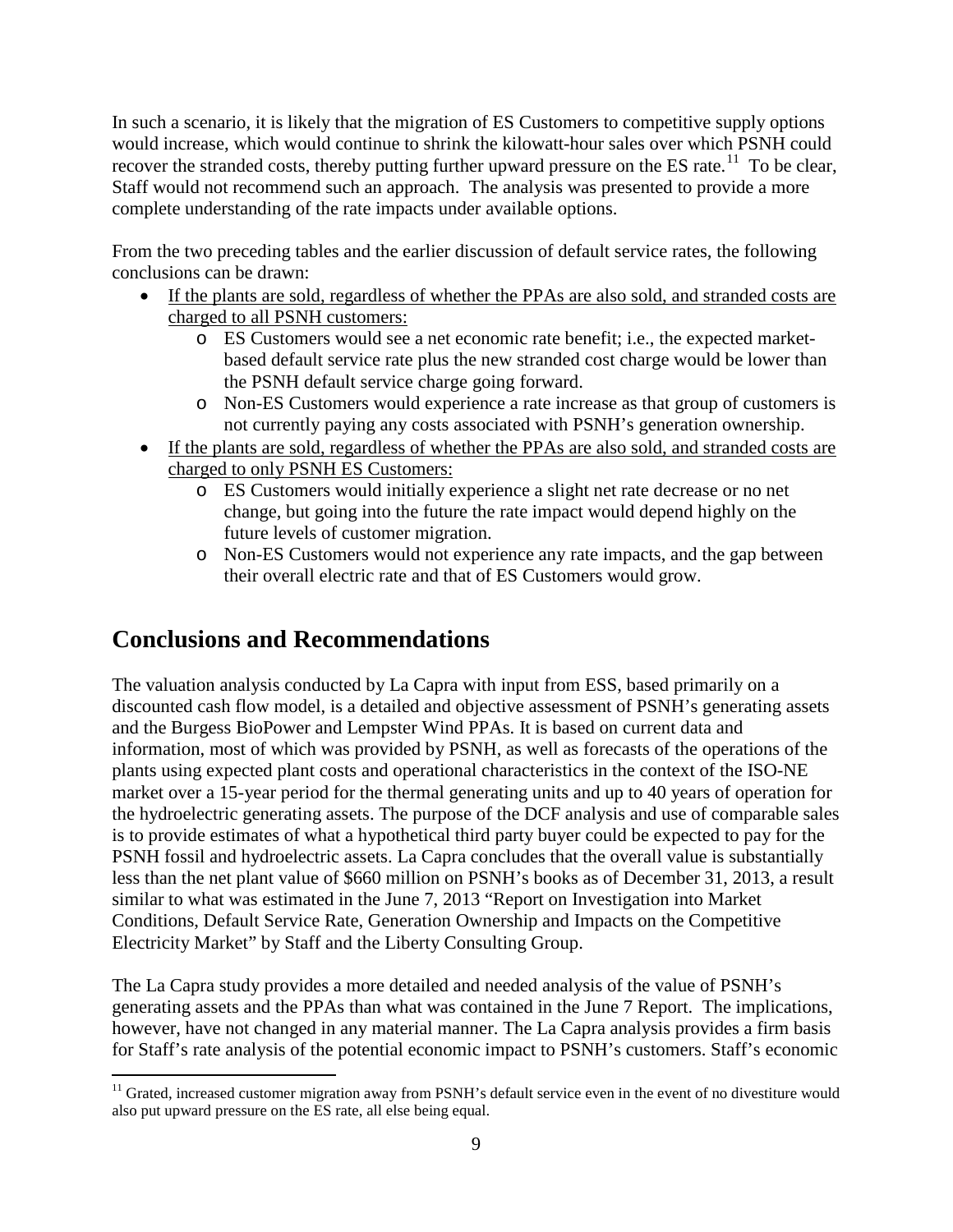analysis confirms the findings from Staff's June 7, 2013 Report that there will continue to be a disparity between PSNH's default service rates and market prices going forward. There will be periods, such as occurred this past winter and during parts of the winter of 2012-2013, when PSNH's generating assets will provide substantial value to its customers. The increasing lack of fuel diversity in ISO-NE combined with serious volatility in New England's natural gas markets are expected to continue to have a profound effect on New England electricity prices, at least until more natural gas capacity and generating capacity becomes available in the region. The analysis contained in Staff's Report and the accompanying La Capra Report, however, assumes those short-term effects will be resolved over time, an assumption based upon market forecasts, but one nonetheless we recognize is undergoing critical discussion in the region as this Report is written.

The current valuation of the PSNH assets varies based on different scenarios and forecasts, primarily the forecast of delivered natural gas prices into New England; however, the reference case indicates that \$120 million of the estimated \$225 million of value comes from PSNH's hydroelectric assets with \$90 million of the remaining \$105 million coming from Newington Station, due to the revenues it would receive in the ISO-NE Forward Capacity Market. As detailed in the accompanying La Capra report, a third-party buyer could be expected to pay only \$225 million for the PSNH fossil-hydro assets. Such a sale, if it were to occur, would result in approximately \$435 million of stranded costs depending largely on the Commission's adjudication of the Scrubber docket, DE 11-250, in which pre-filed testimony has been filed that includes allowing for recovery in permanent rates of values that range from \$10 million to approximately \$420 million. Staff's rate impact analysis has included the full net book value of the Scrubber as supported by Staff's testimony in that proceeding. At the full net book value of PSNH's generating assets, the rate impact of divestiture would depend largely on whether all PSNH customers will pay the stranded costs or the resulting stranded costs will only be paid by default service customers as well as whether the PPAs will be divested and included in stranded costs. Staff's calculation of stranded costs indicates a stranded cost recovery rate, if recovered from all customers using securitized bonds with a 4% interest rate over a fifteen-year period, would be \$0.00474 per kWh without including the PPAs and \$0.00604 per kWh if the PPAs, valued at a negative \$120 million, were included in a sale.

Staff continues to believe that over the long term, PSNH's default service rate will be substantially higher than market prices resulting in continued upward pressure on default service rates. Based on La Capra's forecast of wholesale prices in New Hampshire and adjusted for retail, Staff's rate analysis indicates that PSNH's default service customers would be better off under a divestiture of the PSNH assets if the stranded costs were recovered from all customers. Customers who do not receive default service from PSNH, however, would see rate increases through the imposition of a stranded cost charge. While we recognize the volatility in today's energy markets, the value of PSNH's "hedge" will likely diminish over the long term and will continue to be at risk due to potential environmental legislation.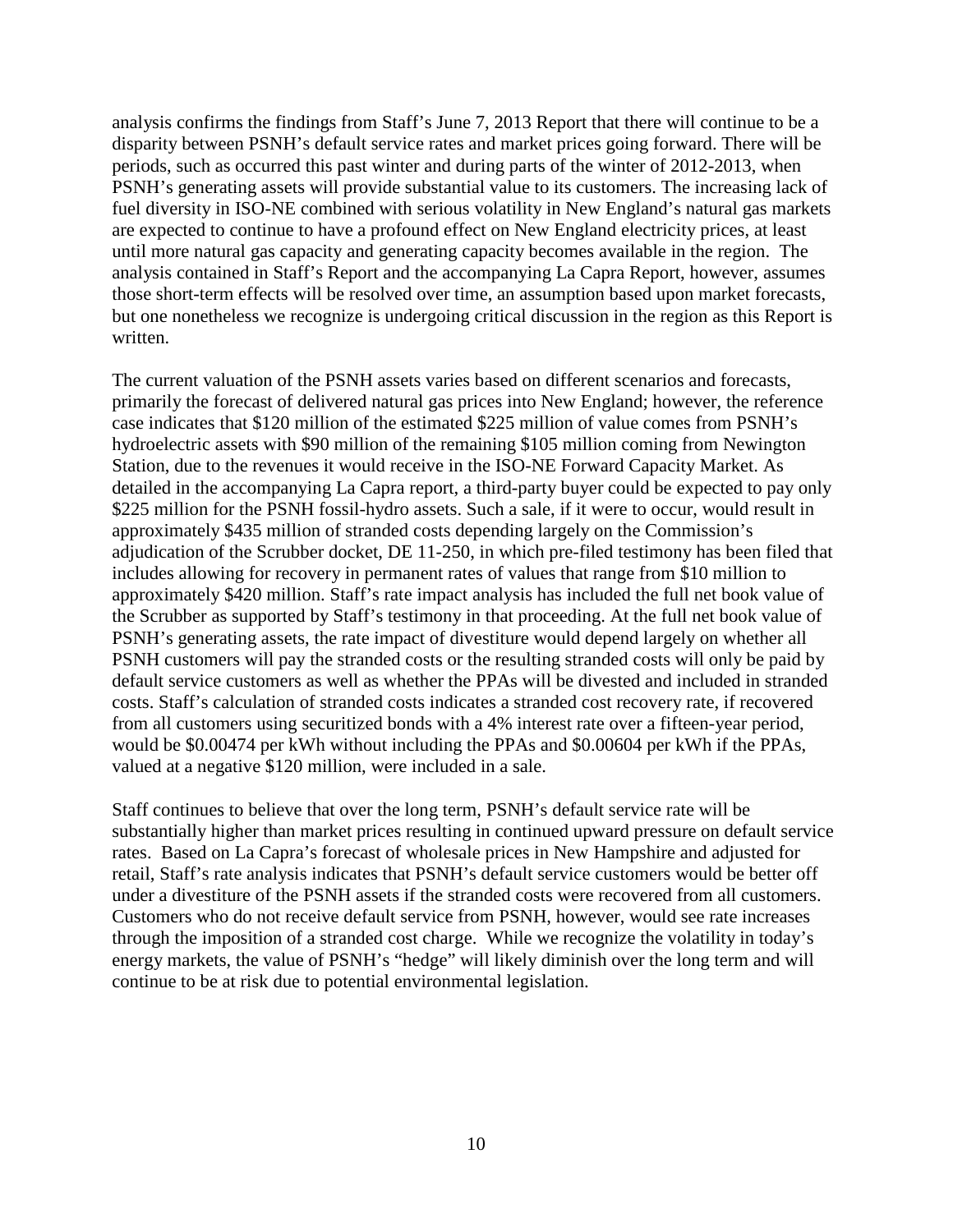Based on our report and the accompanying reports from La Capra and ESS, we recommend that:

- 1. The Commission complete the Scrubber docket before conducting any proceeding involving divestiture of PSNH's generating assets and PPAs in order to get a firm picture of the recoverable net book value of the assets;
- 2. The Legislature makes the necessary statutory changes described below that would allow the Commission to conduct a full review of the PSNH generating assets and to proceed with divestiture if, after a comprehensive proceeding at the Commission, the Commission finds it is in the economic interest of PSNH's customers to divest; and
- 3. The Commission requests ISO-NE to conduct a study of the potential reliability and economic effects of the closure or retirement of PSNH's fossil generating plants.

## **Potential Legislative Changes**

Potential legislative changes were addressed in Staff's June 7, 2013 Report, and the section that follows is largely reproduced from that Report with adjustments to address current legislative proposals.

Many existing New Hampshire statutes were written to pertain to then-existing conditions with respect to electric industry restructuring, and particularly with regard to conditions in PSNH's service territory. As market changes have taken place since those laws were enacted, attempts to apply those statutes to current conditions can be viewed in some instances as either illogical or impossible. What follows is a discussion of certain statutes that may require legislative review and modification. By no means is this an all-inclusive list. Rather the discussion serves to highlight major areas of interest.

#### **Divestiture of PSNH Generation Assets Under RSA 369-B:3-a**

Throughout the process of restructuring, the New Hampshire Legislature has proactively sought to guide the structure and timing of restructuring events as pertaining to PSNH through highly detailed statutory enactments. This role peaked in the early 2000's, both with the approval of PSNH's rate reduction bond packages, with the concurrent requirement for PSNH to divest its nuclear generation interests, and the Legislature's efforts at slowing down the divestiture of PSNH's fossil-fueled and hydroelectric generating assets. This effort at delaying the full impact of restructuring on PSNH's operations culminated in the passage of RSA 369-B:3-a in April 2003, in the wake of the California energy crisis. The statute specifies that, following April 30, 2006, "PSNH may divest its generation assets if the [C]ommission finds that it is in the economic interest of retail customers of PSNH to do so, and provides for the cost recovery of such divestiture." RSA 369-B:3-a further specifies that "[p]rior to any divestiture of its generation assets, PSNH may modify or retire such generation assets if the [C]ommission finds that it is in the public interest of retail customers of PSNH to do so, and provides for the cost recovery of such modification or retirement."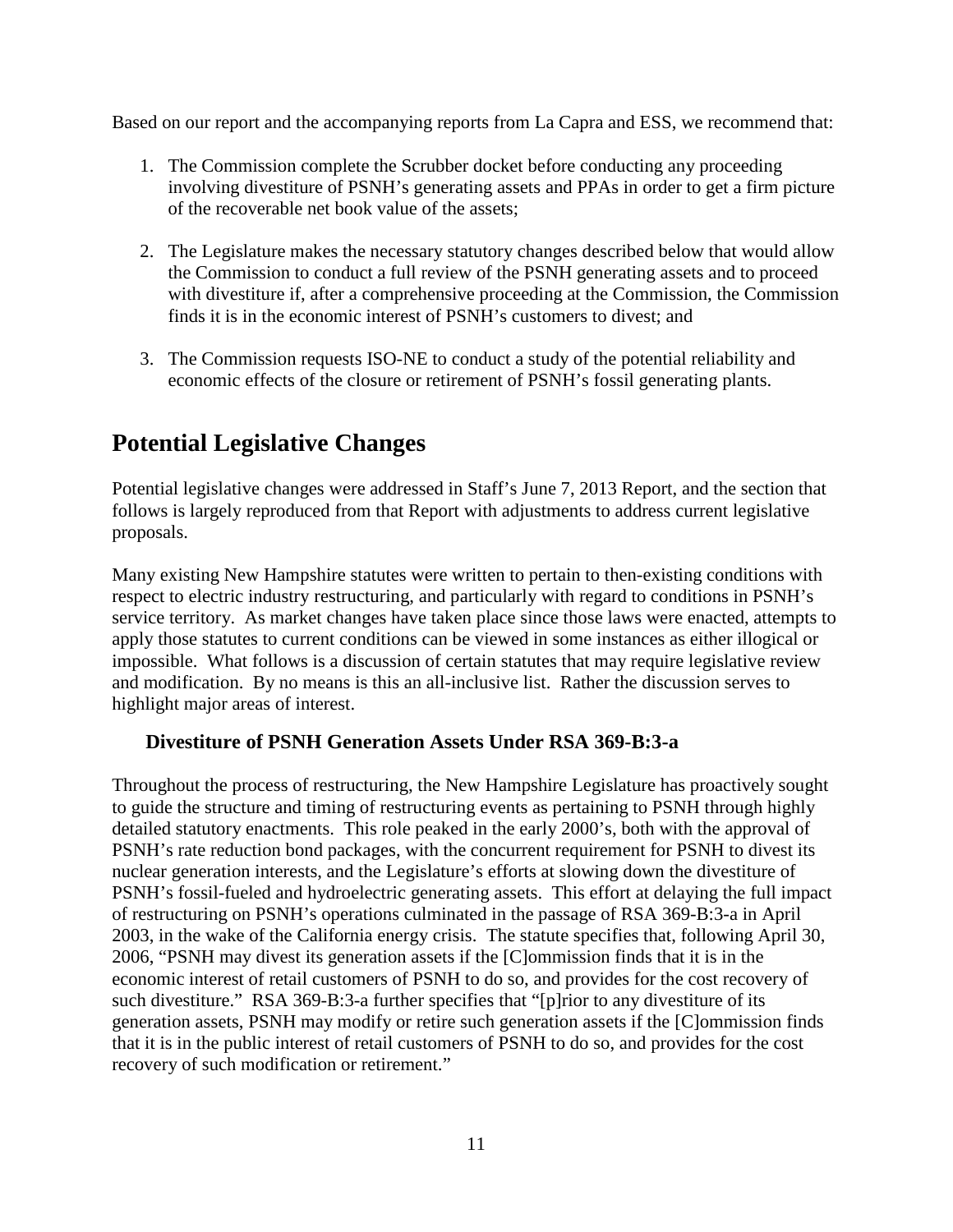As discussed earlier, decisions regarding "the economic interest of PSNH's retail customers" have become more complicated due to the emergence of competitive supply options and the related migration of PSNH retail customers away from PSNH's default service. This has created two subgroups of PSNH retail customers for whom the economic impacts of potential divestiture can vary greatly depending on decisions made regarding stranded cost recovery. Given the present circumstances, the Legislature should consider revising RSA 369-B:3-a to address those varying interests.

The current version of House Bill 1602 (HB 1602) directs the Commission, prior to July 1, 2014, to commence a proceeding to examine whether some or all of PSNH's generation assets should be divested or retired. As part of such a proceeding, the Commission may also order PSNH to divest or retire some of its generation assets. Those proposals are generally consistent with our conclusions and recommendations described above, but further discussion may be necessary with respect to timing to determine how best to mesh the ongoing Scrubber proceeding with a potential divestiture/retirement proceeding.

#### **Definition of Stranded Costs**

In conversations regarding the future of PSNH's generation fleet, much of the discussion concerns the subject of "stranded costs." It is important to understand, then, what stranded costs are and how they are currently defined in New Hampshire law. As stated earlier, stranded costs can generally be defined as the difference between costs expected to be recovered under regulated rates and those recoverable in a competitive environment. In New Hampshire law, stranded costs are defined in RSA 374-F:2, IV as follows:

"Stranded costs'' means costs, liabilities, and investments, such as uneconomic assets, that electric utilities would reasonably expect to recover if the existing regulatory structure with retail rates for the bundled provision of electric service continued and that will not be recovered as a result of restructured industry regulation that allows retail choice of electricity suppliers, unless a specific mechanism for such cost recovery is provided. Stranded costs may only include costs of:

 (a) Existing commitments or obligations incurred prior to the effective date of this chapter;

(b) Renegotiated commitments approved by the commission; and

 (c) New mandated commitments approved by the commission, including any specific expenditures authorized for stranded cost recovery pursuant to any commission-approved plan to implement electric utility restructuring in the territory previously serviced by Connecticut Valley Electric Company, Inc.

The "effective date of this chapter" referred to in subsection (a) above was originally 1996, with the most recent change to the statute occurring in 2003. With respect to a potential divestiture of PSNH generation plants, especially considering post-statute capital additions, none of the subsections of the law as it currently exists would appear to allow for inclusion of any unrecovered net book value of the plants as stranded costs. That is an important concept because RSA 374-F:3, XII provides that stranded costs be recovered through a "nonbypassable" charge, i.e., from all customers of a utility, regardless of whether they receive default service from the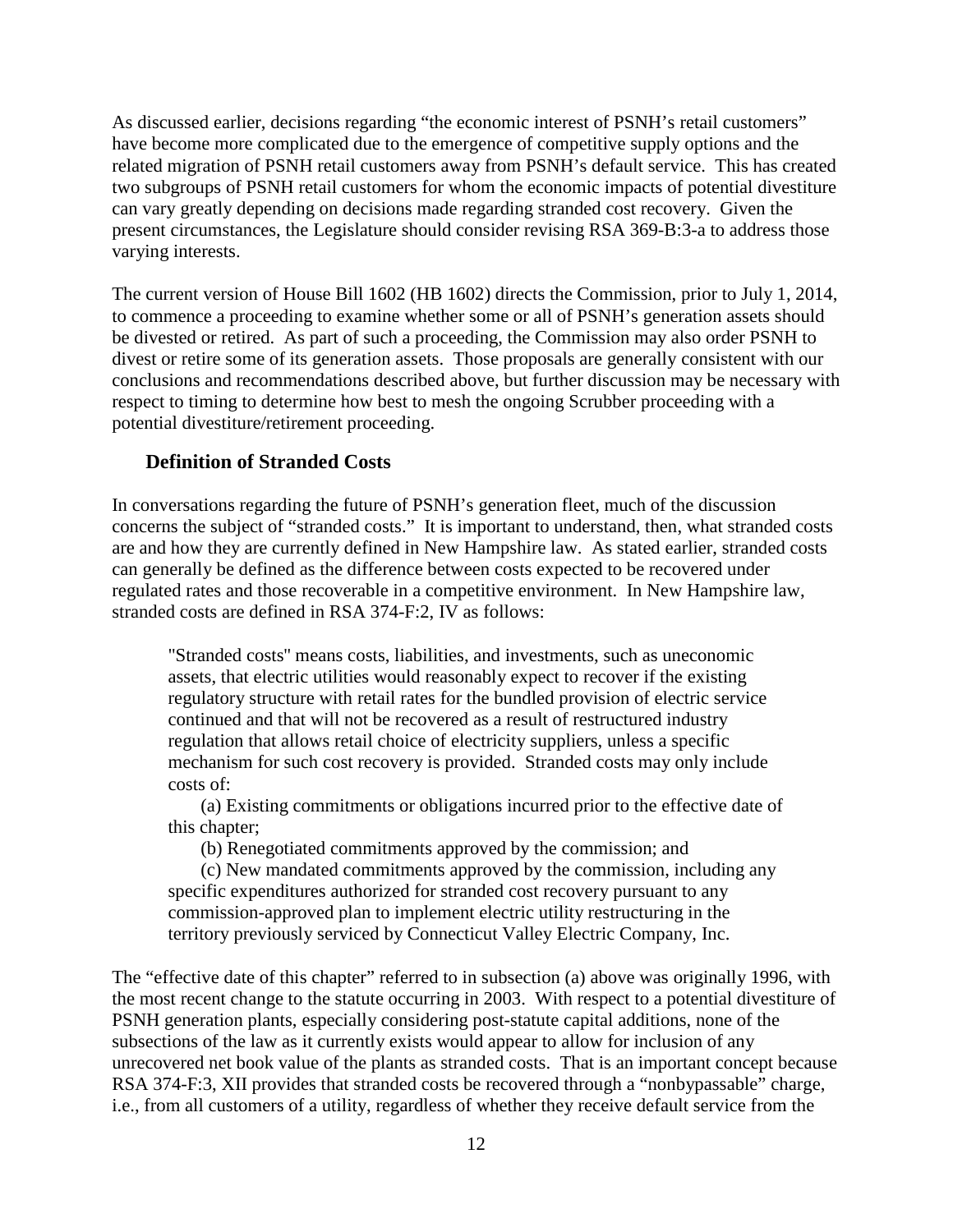utility or receive service from a competitive supplier. Given the current statutory stranded cost definition, it does not appear that any stranded costs arising from divestiture of PSNH's plants would be eligible for recovery through such a nonbypassable charge, absent a legislative change, meaning that default service customers could be left with that cost burden.

Referring again to the current version of HB 1602, proposed subsection (d) would expand the definition of stranded costs to include "*[c]osts approved for recovery by the commission in connection with the divestiture of PSNH generation assets pursuant to RSA 369-B:3-a.*" That proposal appears to be sufficient to encompass the impacts of a potential future plant divestiture.

#### **Electric Rate Reduction Financing (a/k/a Securitization)**

Electric industry restructuring in PSNH's service territory was accomplished through a combination of the *Agreement to Settle PSNH Restructuring* (Restructuring Settlement) considered by the Commission in Docket DE 99-099 along with the enactment of certain enabling statutes. Chapter 369-B of the New Hampshire Revised Statutes Annotated provided for the issuance of bonds with a dedicated and prioritized revenue source as a method for PSNH to recover a category of its stranded costs arising from the Restructuring Settlement.<sup>12</sup> The dedicated revenue source combined with the specific requirements of the bonds created an attractive investment vehicle for bond investors and allowed for lower interest rates than what would be considered "standard issue" utility bonds. These bonds have been referred to in the past as "rate reduction bonds" or "securitized bonds."

Considering the potential magnitude of stranded costs—depending on the future path taken with respect to PSNH's generation fleet—securitization may be an avenue worth pursuing. However, as the enabling legislation in Chapter 369-B dealt specifically with the particulars of DE 99-099, the statutes would need to be revised to accommodate the present day circumstances.

#### **PSNH's Provision of Default Service**

RSA 369-B:3,  $IV(b)(1)(A)$  sets forth current requirements for PSNH's provision of default service:

From competition day until the completion of the sale of PSNH's ownership interests in fossil and hydro generation assets located in New Hampshire, PSNH shall supply all, except as modified pursuant to RSA 374-F:3, V(f), transition service and default service offered in its retail electric service territory from its generation assets and, if necessary, through supplemental power purchases in a manner approved by the commission. The price of such default service shall be PSNH's actual, prudent, and reasonable costs of providing such power, as approved by the commission.

 $12$  The last of the rate reduction bonds from DE 99-099 were extinguished during the second quarter of 2013.